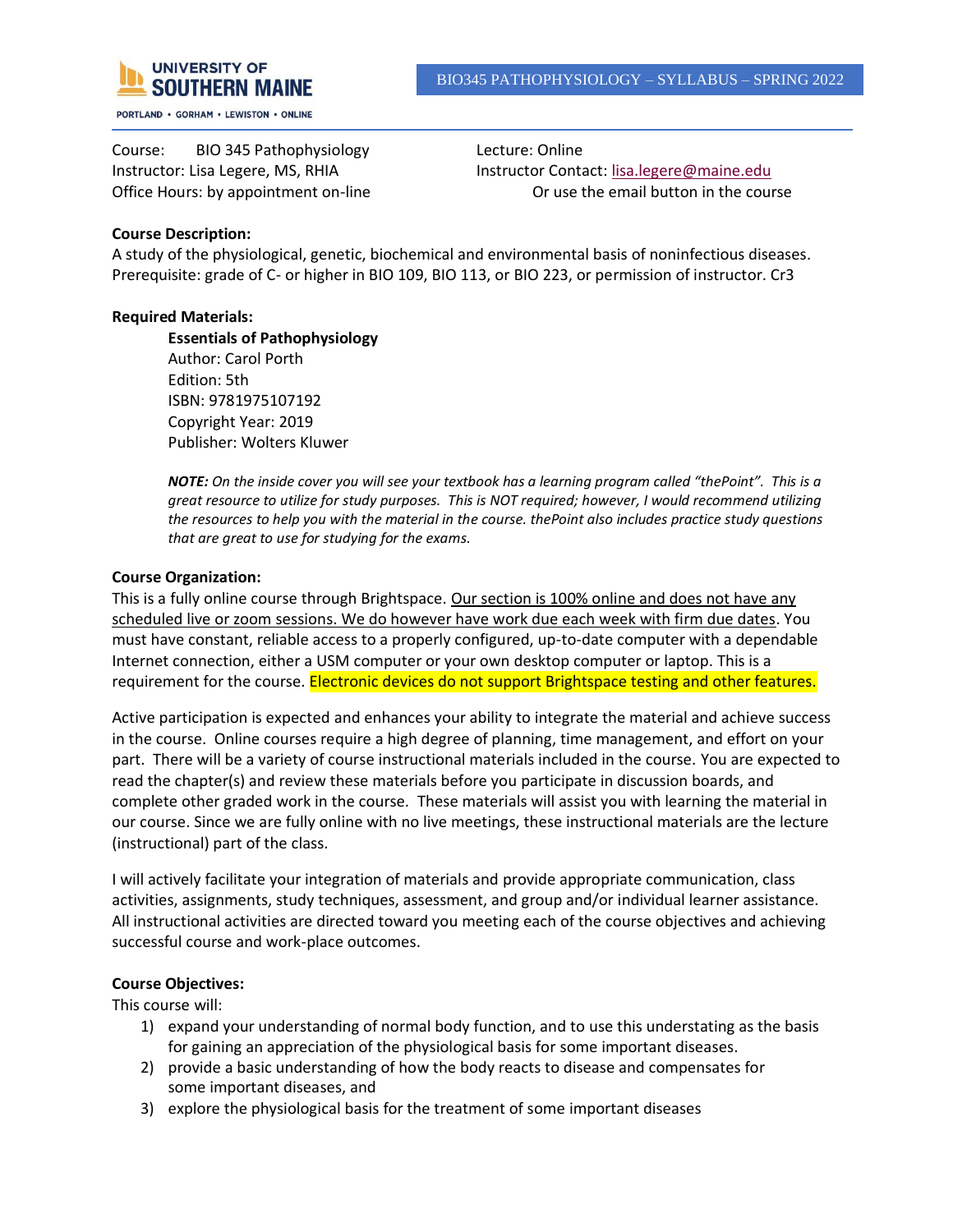

PORTLAND . GORHAM . LEWISTON . ONLINE

### **Additional Learning Outcomes:**

This class has also been approved as part of a suite of courses that meet the USM general education requirement for Science Exploration. This suite of courses also includes the 2-semeser A&P sequence and Health Related Research. The learning outcomes for this gen ed requirement that will be met by this course are that students will be able to:

- 1) articulate the boundaries of science and how science differs from other disciplines both in content and methodology including how scientists create knowledge of natural processes through scientific methods
- 2) discuss the relevance of science in their lives and how it may affect them in their public and private roles
- 3) understand and be able to use the vocabulary and concepts of the science, building science literacy regarding natural processes in the world
- 4) use quantitative reasoning skills in the solution of science problems
- 5) discuss the strengths and the limitations of the sciences, and recognize that scientists differ in their interpretations of data
- 6) demonstrate skills of effective communication and analysis

### **Contacting the Instructor:**

The best way to reach me is through email. There is a **Brightspace email** tab right in the course. Emails outside of USM often go into the spam folder. I want to make sure that I don't miss your email, so please use your USM student e-mail for all other correspondences. I try and respond to all emails within 24-48 hours (most of the time within 24 hours). If for some reason I don't respond don't hesitate to email me again. I do take Saturdays as a family day, so I am not online on Saturdays.

### **Attendance:**

There is no specific amount of time that you must spend in our course, however I strongly recommend that you log in at least 3-4 times per week (non-consecutive days). *There is work to do every week with firm due dates*, so full attendance and participation are expected. *To be considered "present" for class, you must be submitting work regularly, as required throughout the semester.* 

### **Late and Makeup Work:**

The way to do well in this course is to be aware of what's coming up and complete ALL work to a high standard. Due dates for all work show up on the schedule. I also understand that life happens. Communication is key, especially in a fully online course. If something comes up, please reach out to me ASAP so a plan can be put into place. You MUST reach out before the due date to see if an extension is possible without deduction. Late deduction for work turned in after the due date without an extension:

Assignments turned in after the due date will lose 5 points per day it's late. Late work will also not be accepted after it's 7 days late and/or an exam has been given over the material. **Exams need to be submitted on time and cannot be done late unless there's an extreme** circumstance and approval by the instructor prior to the exam due date. The discussion board rubric has timeliness as part of the grading. Please see the grading rubric regarding late discussion posts. Discussions are not accepted once they are 7+ days late.

Extra credit work isn't available in this course, and I don't drop any grades. Incomplete (I) grades are available only in extreme, narrow circumstances.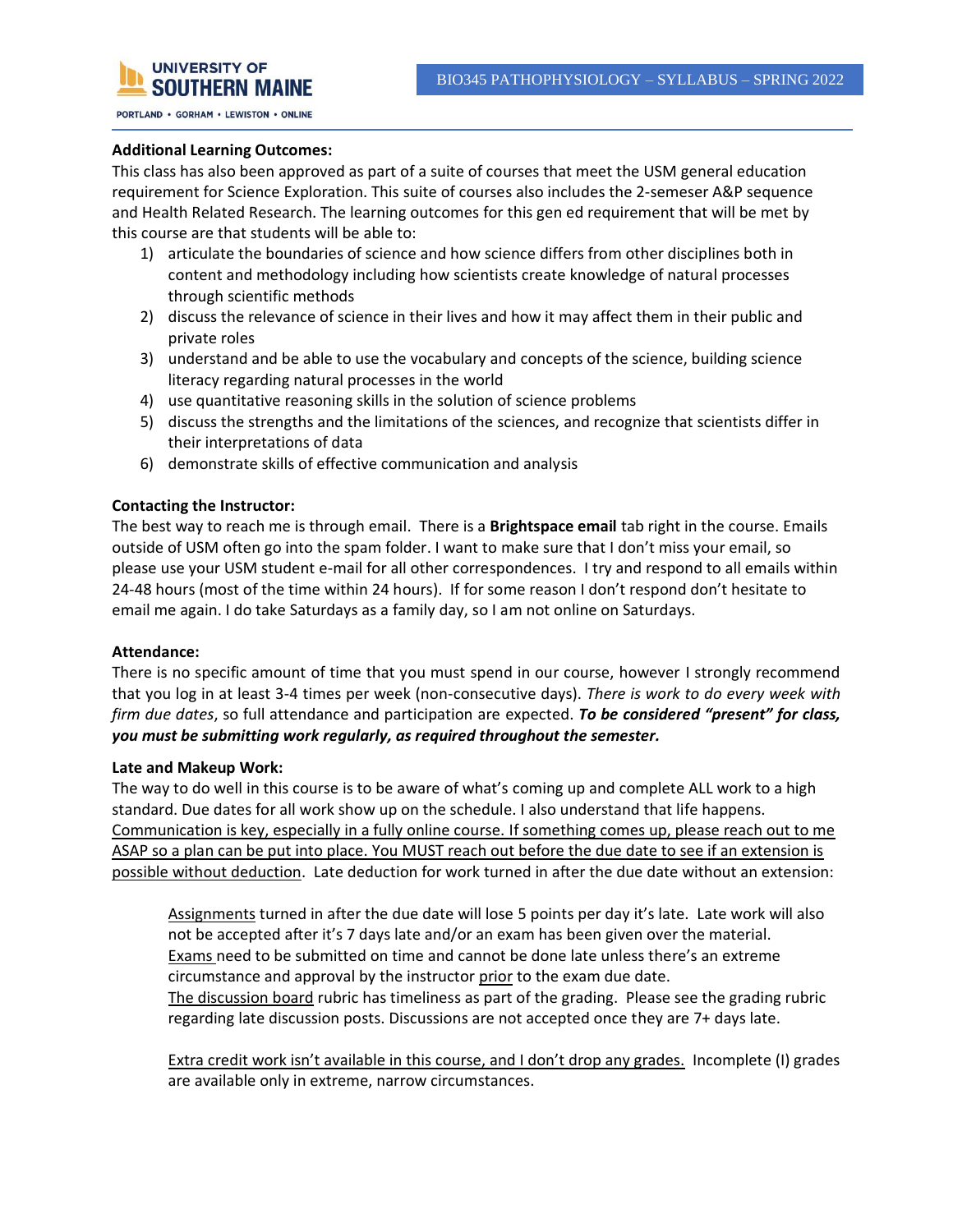

### **Schedule:**

Please see the end of syllabus for course schedule (assignment due dates, exams, etc). It can be helpful to print the course schedule and check off the items as you complete them, so you can be sure you've completed all of the graded work for the week. *The due dates are really "due by" dates. Work is due by 11:59pm on the last day of each availability period and can be submitted anytime during its availability period. Don't wait until the last minute to submit work, in case something comes up for you.*

### **USM Policies**

### **Accommodations:**

The university is committed to providing students with documented disabilities equal access to all university programs and services. If you think you have a disability and would like to request accommodations, you must register with the Disability Services Center. Timely notification is essential. The Disability Services Center can be reached by calling 207-780-4706 or by email dscusm@maine.edu. If you have already received a faculty accommodation letter from the Disability Services Center, please provide me with that information as soon as possible. Please make a private appointment so that we can review your accommodations

### **Title IX statement:**

The University of Southern Maine is committed to making our campuses safer places for students. Because of this commitment, and our federal obligations, faculty and other employees are considered mandated reporters when it comes to experiences of interpersonal violence (sexual assault, sexual harassment, dating or domestic violence, and stalking). Disclosures of interpersonal violence must be passed along to the University's Deputy Title IX Coordinator who can help provide support and academic remedies for students who have been impacted. More information can be found online at http://usm.maine.edu/campus-safety-project or by contacting Sarah E. Holmes at sarah.e.holmes1@maine.edu or 207-780- 5767. If students want to speak with someone confidentially, the following resources are available on and off campus: University Counseling Services (207-780-4050); 24 Hour Sexual Assault Hotline (1-800-871-7741); 24 Hour Domestic Violence Hotline (1-866-834-4357).

#### **Academic honesty:**

Academic honesty is of the utmost importance in all classes because it maintains the integrity of the entire educational process. Plagiarism, cheating, and falsification of information are violations of academic integrity that will not be tolerated in this class. Please check the USM Office of Community Standards website for official definitions of these practices. For a more information about academic honesty please become familiar with the USM Student Academic Integrity Policy. You can also get a copy of the policy through the Office of Student Judicial Affairs. If you are in doubt concerning the requirements, please consult me before you complete any assignment so that I can give you "a read" on what is/ is not acceptable.

### **Drop/ Incomplete Policy**:

USM establishes the policy for grading when a student drops a course. A student may receive a grade of W if s/he withdraws before 60% of the course is completed. A grade of "W" has no effect on the GPA. After that time, the grade is "F." It is important that students understand that this is a University policy. I cannot give grades of "W" to students who leave a class after the set date no matter how much I may wish to. I do, of course, understand that circumstances beyond the control of a student (for example, health or family emergencies) may arise late in the semester and that these circumstances may make it impossible for a student to complete a course. If you are passing this course and an emergency arises that makes it impossible for you to finish, please contact me to discuss a grade of "Incomplete." I will consider requests for an incomplete when: 1) a legitimate emergency exists, 2) the student is passing at the time of the request, and 3) the student has a realistic plan to complete the course work by the end of the following semester.

#### **On-line Course Evaluations**:

USM is now using an Electronic Course Evaluation (ECE) system and this course is included in the project. During the last week of classes, students will receive an email notice that asks you to complete your course evaluation online. This email will include a direct link to the course evaluation, and you will log-in by using your Mainestreet ID and password. Your ratings on the evaluation would be very useful to your instructor if you answer thoughtfully and honestly. The responses you give are confidential and will be collected by the Office of Academic Assessment. After the final grades are posted, your instructor will receive a summary report of the student responses. All student feedback is valued and is being used for course and program improvement purposes. Thanks, in advance, for your participation.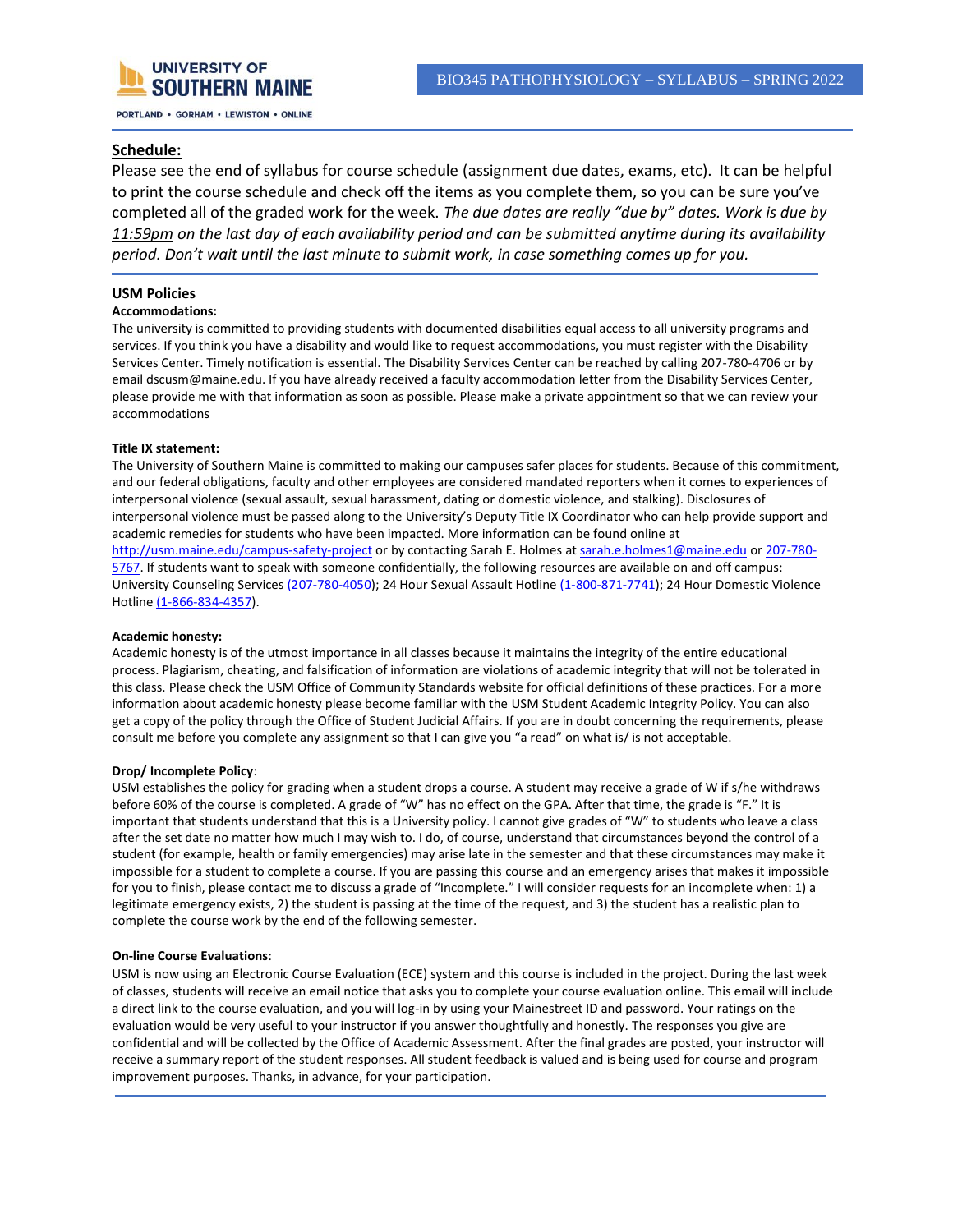

## **Course Information and Grading**

## *Background information about Pathophysiology:*

*"Science is the use of evidence to construct testable explanations and predictions of natural phenomena, as well as the knowledge generated through this process." (National Academy of Sciences, 2008).*

Pathophysiology is a biological science, and literally means "disease-causing changes to body functions." Disease is the deviation from the normal state of wellness, which considers not only the physical aspect of health, but the mental and social aspects as well. This course focuses on the physical aspects of disease in adults and children. Our knowledge about health and disease has built slowly over thousands of years of observing, studying, reporting, experimenting with, and comparing phenomena in an effort to improve the human quality of life. This is the **scientific method** of research and discovery that helps us explain the world we live in, and that lives within us.

This course investigates physical diseases and disorders, both genetic and acquired that affect the function of the major organ systems you learned about in Anatomy and Physiology I and II. Much of the information will already be familiar to you, but what isn't familiar should easily connect to the knowledge base you bring with you. (That's when it gets *really* interesting!)

As you're aware, one of the biggest continuing challenges in learning about the human body is the vocabulary. Your foundation from A&P will be very helpful in understanding the new concepts and vocabulary in this course. You may even want to refer to your anatomy textbook for more information if needed for better understanding. Our textbook also includes anatomy and physiology review. We don't cover all of those chapters; however, you can review them if needed.

Here too, constant exposure to the subject (revisiting the material frequently) is the best way to continue building your knowledge. By now, you may have developed some good study habits and found an approach that works well for you. I'm always happy to help with study strategies. Just let me know if you'd like additional help.

### *What's involved with grading***-**

Earning a good grade in any course isn't difficult if you're aware of and follow the course policies, have realistic expectations of yourself and your circumstances, complete all work to a high standard, and understand that you are responsible for your performance.

### **Grading:**

| Exams              | 30%  |
|--------------------|------|
| <b>Discussions</b> | 35%  |
| Assignments        | 35%  |
|                    | 100% |

### *Calculating your own grade:*

All graded items are listed on the schedule. You should always know where you stand, grade-wise, in any course. There is more information about the graded items below and in Brightspace. You will see a "weighted grade-estimate" column in "grades". This column is an ongoing calculation of grades; however, it only takes into account the items you have a grade for. For instance, if an assignment hasn't been graded your grade may not be 100% accurate as this assignment wouldn't be in the calculation.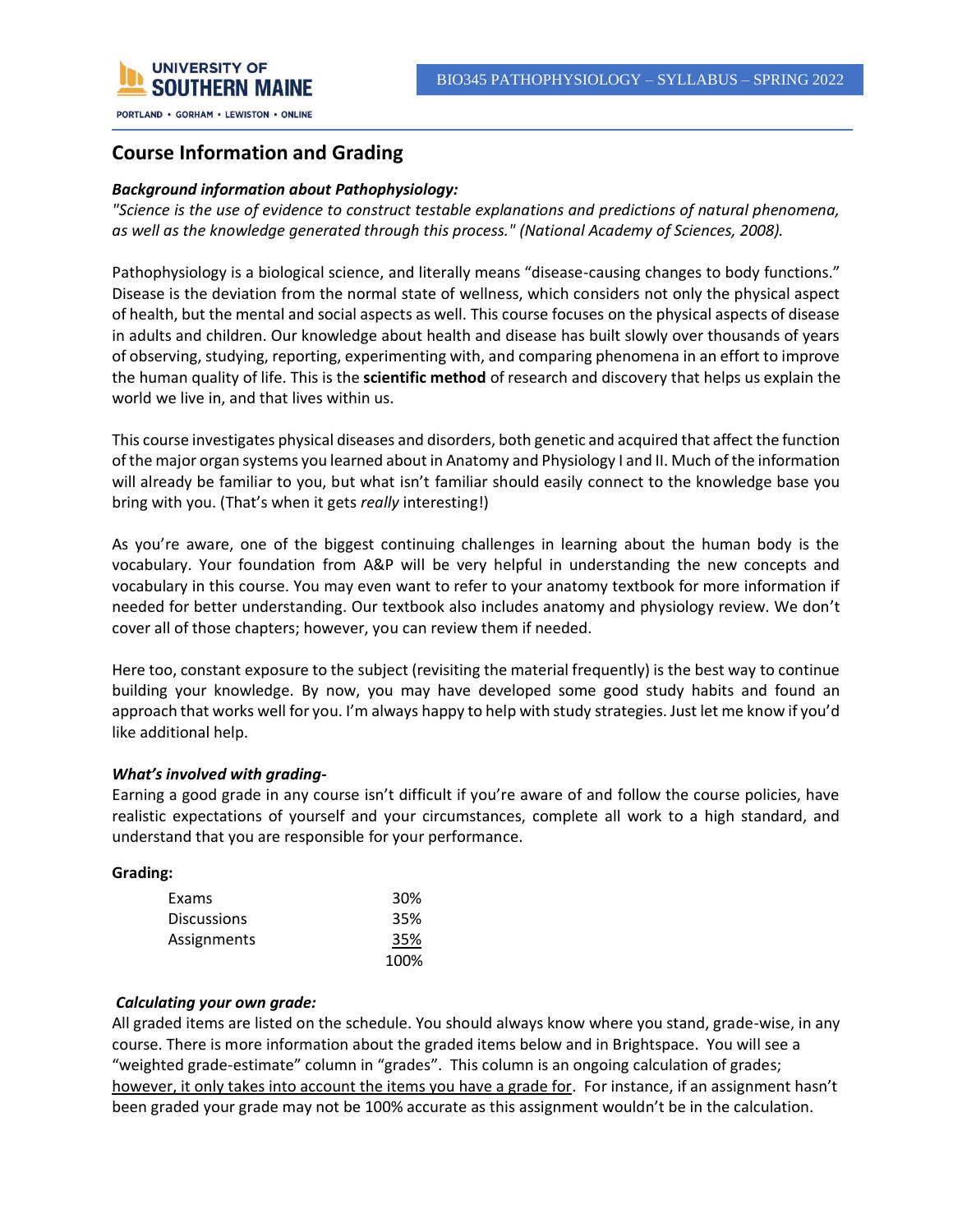

Letter grades will be assigned based on the college's grading scale:

| $93\% - 100\% = A$  | $83\% - 86\% = B$   | 73%-76%= C              | 60%-66%= D |
|---------------------|---------------------|-------------------------|------------|
| $90\% - 92\% = A$   | $80\% - 82\% = B$   | 70%-72%= C- below 60%=F |            |
| $87\% - 89\% = B +$ | $77\% - 79\% = C +$ | 67%-69%= D              |            |
|                     |                     |                         |            |

### **Assessments (exams):**

Assessments in Brightspace come in the form of exams. All exams are graded, and they count toward your course grade. They are also timed, which means you must finish each one within its allotted time period. When time is up, the exam will no longer save the work completed after the allotted time. The **exams need to be completed in one sitting, so you cannot logout and then go back into them.**

I don't provide study guides for the exams since everyone has different study techniques that work for them. One great skill at the college level is to find the study technique that works for you, and also to create your own study guides. I'm happy to work with you on this too. Books and notes are allowed while taking the exams, however you may NOT use the internet, classmates, family members, or friends while taking the exam. Even though your book is allowed you need to have a good foundational knowledge of the content. You will need this knowledge in future courses and your career. The exam is also timed, so if you are relying on looking everything up you may not finish all the questions.

### *Exams* (*30%):*

Exams are intended to measure your understanding of the material. We will have 6 exams. For each exam, one attempt is available during the week the exam is in. The exams are timed and must be completed in one sitting. Questions come from the weekly readings, including instructional materials, and publisher materials (i.e., exam test banks, etc.). Exams will consist of multiple-choice questions.

**IMPORTANT NOTE**: Before taking an exam, be sure that you are logged into Brightspace *only*. Also, Firefox and Chrome seem to be the most stable browsers for Brightspace, so use it rather than Internet Explorer or Safari. *NOTE: No retakes or makeups are available for any exam unless in an extreme situation and approval must be given by the instructor prior to the due date.*

### *Discussions* **(35%):**

The weekly discussions are a little different than what you may be thinking by the title. These discussions aren't simply posting a question, answering, etc. Discussions in this course are a way to explore the information in the chapters further, as well as apply what you are learning about. You will also be adding new information and/or resources to a classmate's post each week. Applying and researching the information further will help with retention and recall of the information. Each weekly folder where there is a discussion includes a direct link to the discussion board, as well as a description of what to post for a discussion topic, etc.

Your initial post is due on Thursday at 11:59pm for the week it's in and the response post is due by Sundays at 11:59pm for the week it is in (except week 1-all items due by Sunday). Any post that is plagiarized will cause the entire participation grade for that week to be zero, so make sure you're summarizing into your own words. Quoted material earns no credit (since that isn't your own work). Some properly quoted material is okay, however make sure the material in your own words meets the grading criteria. **ALL posts MUST have a resource. If it's personal knowledge or work experience you must list that for your source.** More information about Discussions is available in Brightspace and in the grading rubric. Because each discussion grade includes BOTH your initial post, as well, as response posts, a grade will not be given until after Sundays when all posts are in.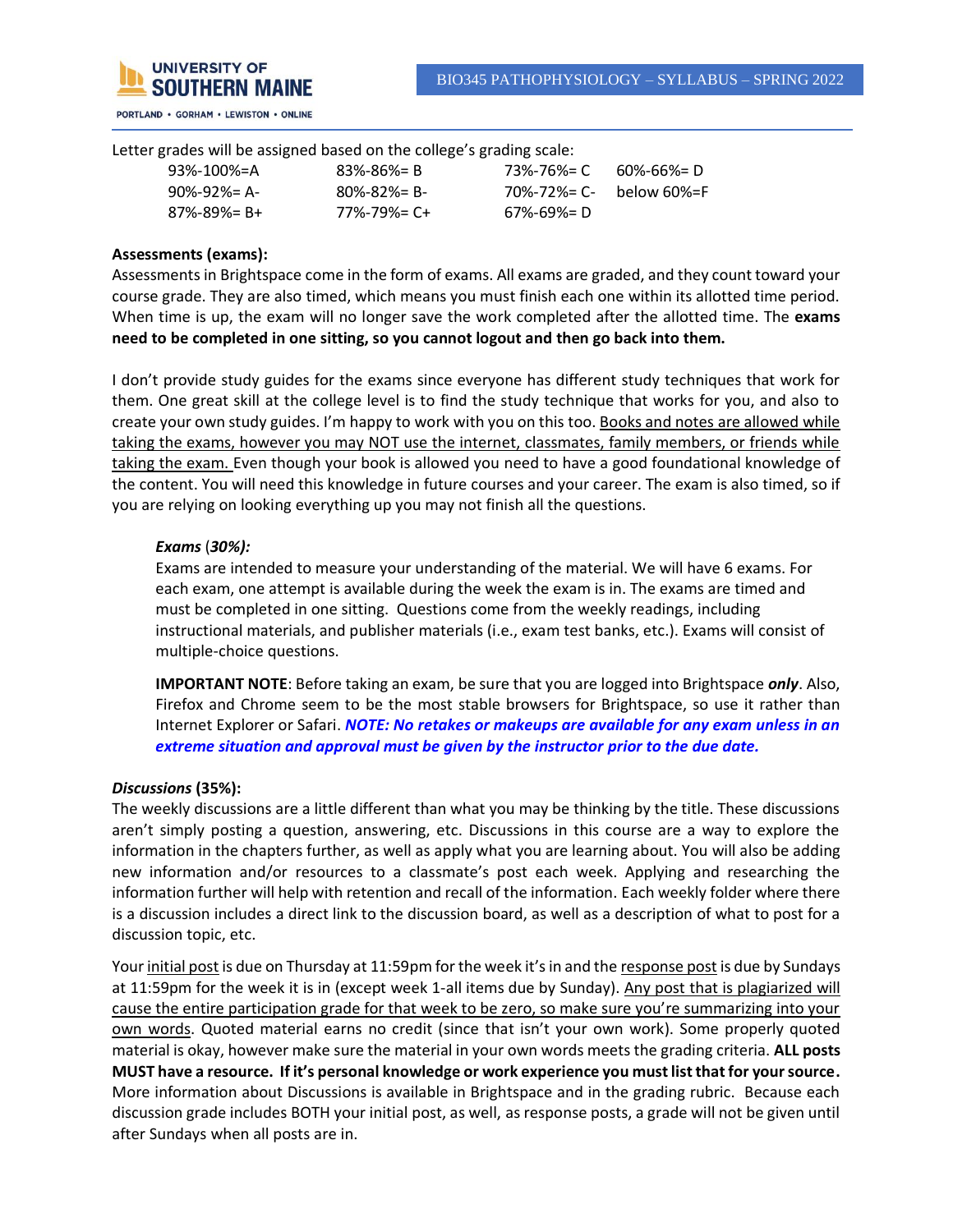

I have included a General Question/Discussion area in the discussion board. Use this area to post general questions or comments such as navigating through the course, or regarding something you've read in the material. If you see a question you know the answer to feel free to respond. Feel free to use this section like a study group too. If you find a helpful website or have helpful tips, feel free to share here. Do not submit assignments here. This is an area for all of you to discuss things with one another and assist one another similar to what you would do in an on campus face-to-face class. I will periodically add to discussions in here, however it is mainly a section for all of you. If you have specific questions for me, you can always email me.

### *Assignments* **(35%)**:

You will have a variety of assignments during this course. Assignments are used in this course as a way to apply and utilize the information we are learning about in the chapters. There is a lot of detail in pathophysiology, so continued use and application can help you with retention of the information. Assignments include but are not limited to, chapter outline, creating an in-service, word search, journal article, patient information sheet, case studies, infographic, and a table. Assignments are due by Sunday at 11:59pm for the week they occur in. All assignments are scanned using the College's plagiarism software Turnitin.

*NOTE: You only get 1 attempt to upload your assignment file, so you need to be sure that what you want graded is what you've submitted, as well as all files/images/pages need to be uploaded in the single attempt. I will not accept assignments via email. They must be submitted in Brightspace.*

**IMPORTANT TIP:** When you submit an assignment, make sure the file you're attaching isn't open on your computer. If it is, it may attach it as a blank document. You also don't want any special characters in the title as this may give you an error message. I recommend adding the word *final* to your file title. This way when you attach the file you know it's your completed file you want graded. You can see your file name before hitting submit. I also recommend not waiting until the last minute. I've found in the past some students waiting until the final minutes to submit and then running into an issue. If you submit earlier, I may be able to assist you. If you've made an error and need a re-submission, there will be a 5-point deduction. You must get approval for re-submission.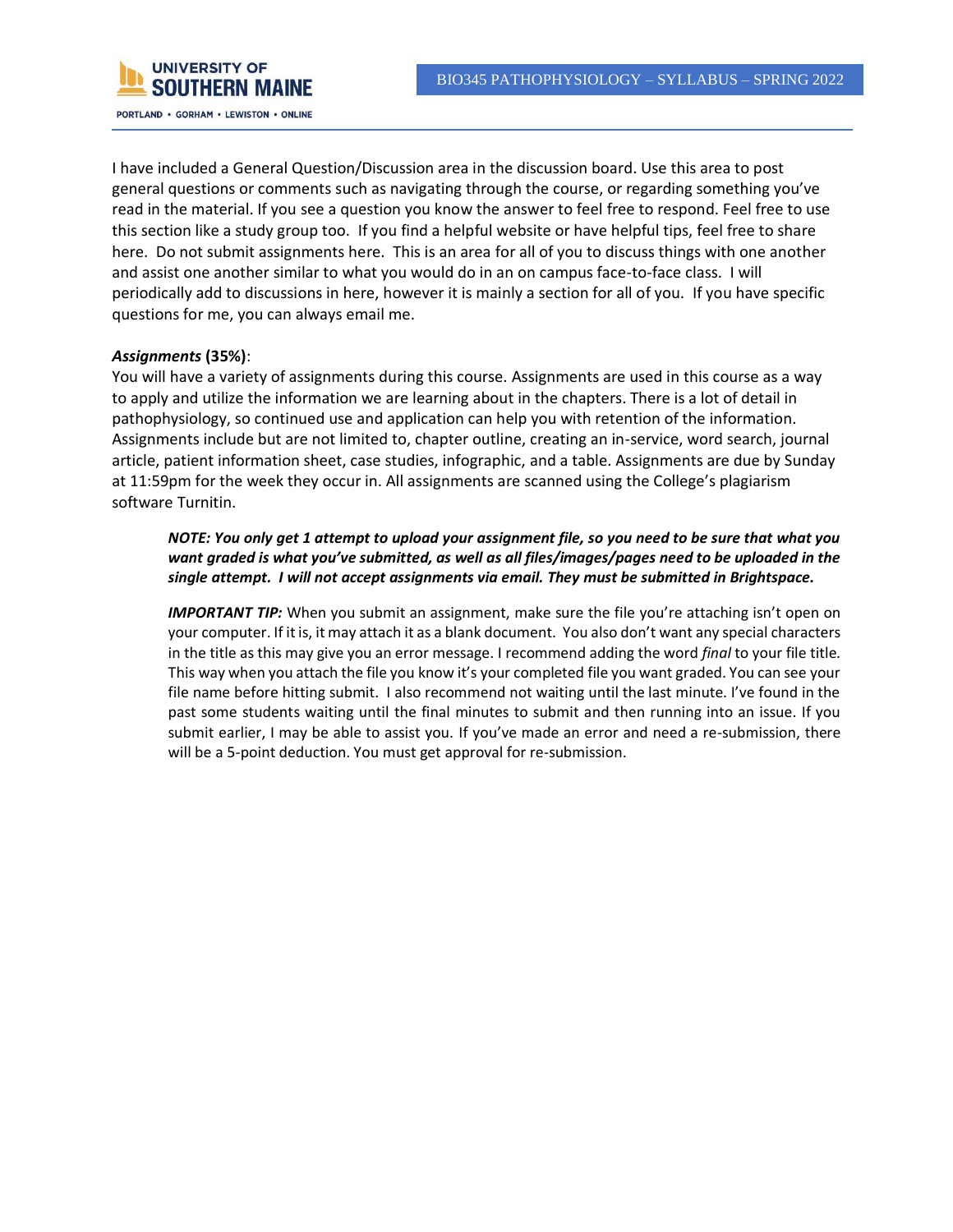

## *Discussion Board Grading Rubric*

*Each Post is worth up to 5 points: 1 point for each category. Please see columns .25, .5, .75, and 1.0 for details in earning full credit for each post*

| Category                                                                                                                                                                                                                                     | $\overline{0}$                                                                                    | .25                                                                                                                                                                                                                 | .50 <sub>0</sub>                                                                                                                                                                       | .75                                                                                                                                                                                                                                                                                                     | 1.0                                                                                                                                                                                                                                                                                                                                                    |
|----------------------------------------------------------------------------------------------------------------------------------------------------------------------------------------------------------------------------------------------|---------------------------------------------------------------------------------------------------|---------------------------------------------------------------------------------------------------------------------------------------------------------------------------------------------------------------------|----------------------------------------------------------------------------------------------------------------------------------------------------------------------------------------|---------------------------------------------------------------------------------------------------------------------------------------------------------------------------------------------------------------------------------------------------------------------------------------------------------|--------------------------------------------------------------------------------------------------------------------------------------------------------------------------------------------------------------------------------------------------------------------------------------------------------------------------------------------------------|
| Content<br>Initial post                                                                                                                                                                                                                      | No post                                                                                           | Post does not relate<br>to the discussion;<br>doesn't answer<br>discussion questions                                                                                                                                | Thoughts were<br>partially developed<br>and addressed some<br>of the aspects<br>relevant to the<br>prompt                                                                              | Thoughts were well<br>developed and<br>addressed basic aspects<br>relevant to the prompt;<br>demonstrated base<br>knowledge of concepts.                                                                                                                                                                | Thoughts were well<br>developed and fully<br>addressed all aspects<br>relevant to the prompt;<br>demonstrated excellent<br>integration of key<br>concepts.                                                                                                                                                                                             |
| <b>Timeliness</b><br>Initial post                                                                                                                                                                                                            | No post; post<br>more than 7<br>days late                                                         | Initial post 3-7 days<br>late                                                                                                                                                                                       | Initial post 2 days<br>late                                                                                                                                                            | Initial post 1 day late                                                                                                                                                                                                                                                                                 | Initial post on time                                                                                                                                                                                                                                                                                                                                   |
| Research<br>sources/Citations<br>Initial post<br>NOTE: all posts<br>need to include<br>source used!<br>if you used just<br>the text site the<br>text; if it's<br>personal<br>knowledge state<br>"personal<br>knowledge/experi<br>ence)       | No source                                                                                         | May answer question<br>but does not<br>contribute new<br>material from source<br>other than the<br>textbook. Reference<br>mentioned by name<br>in the post, however<br>not listed in APA or<br><b>MLA</b> format    | References are made<br>to the text and<br>mention material<br>outside of the<br>textbook in 5-25% of<br>the post. Partial<br>reference using APA<br>or MLA format; web<br>address only | References are made to<br>the text or other<br>required reading in the<br>post, and on occasion<br>to other relevant<br>resources. 25-50% of<br>material relates to<br>other sources than the<br>textbook. Partial<br>reference using APA or<br>MLA format; web<br>address only                         | Consistently contributes to<br>class discussions by<br>including related websites,<br>current events noted in<br>online publications, etc.<br>(>50%) IN ADDITION to<br>text and required reading<br>references. Full proper<br>APA or MLA format                                                                                                       |
| Professionalism/<br>Grammar<br>Initial post                                                                                                                                                                                                  | Unprofessional<br>language;<br>plagiarized; all<br>quotations and<br>no summarized<br>information | Poor spelling and<br>grammar in<br>$($ > 50% of post)                                                                                                                                                               | Moderate amount<br>misspellings or poor<br>grammar<br>(25-50% of post)                                                                                                                 | Few grammatical or<br>spelling errors<br>(25% of post)                                                                                                                                                                                                                                                  | Consistently using correct<br>grammar in post with rare<br>misspellings<br>(25%)                                                                                                                                                                                                                                                                       |
| <b>Responses to</b><br>classmates<br>NOTE: You are<br>only required to<br>respond to one<br>classmate,<br>however, feel free<br>to respond to<br>more than one.<br>Just make sure at<br>least one response<br>meets the grading<br>criteria. | No post                                                                                           | No response post; or<br>post does not<br>demonstrate<br>thinking or<br>questioning related<br>to the online<br>discussion; response<br>post 3-7 days late;<br>poor spelling and<br>grammar in $($ > 50% of<br>post) | Demonstrates little<br>informed knowledge,<br>thinking, and/or<br>questioning;<br>response post 2 days<br>late; moderate<br>amount misspellings<br>or poor grammar<br>(25-50% of post) | Demonstrates<br>appreciation and<br>questioning of other<br>students' contributions<br>and of the topic(s) at<br>hand; some elaboration<br>on the topic; adds new<br>information to the post<br>in the response;<br>response post 1 day<br>late; few grammatical<br>or spelling errors<br>(25% of post) | Demonstrates informed<br>knowledge, analysis, in-<br>depth thinking, and quality<br>questioning of other<br>students' contributions<br>and of the topic(s) at hand;<br>includes additional new<br>information or resources<br>in response; response post<br>on time; consistently using<br>correct grammar in posts<br>with rare misspellings<br>(25%) |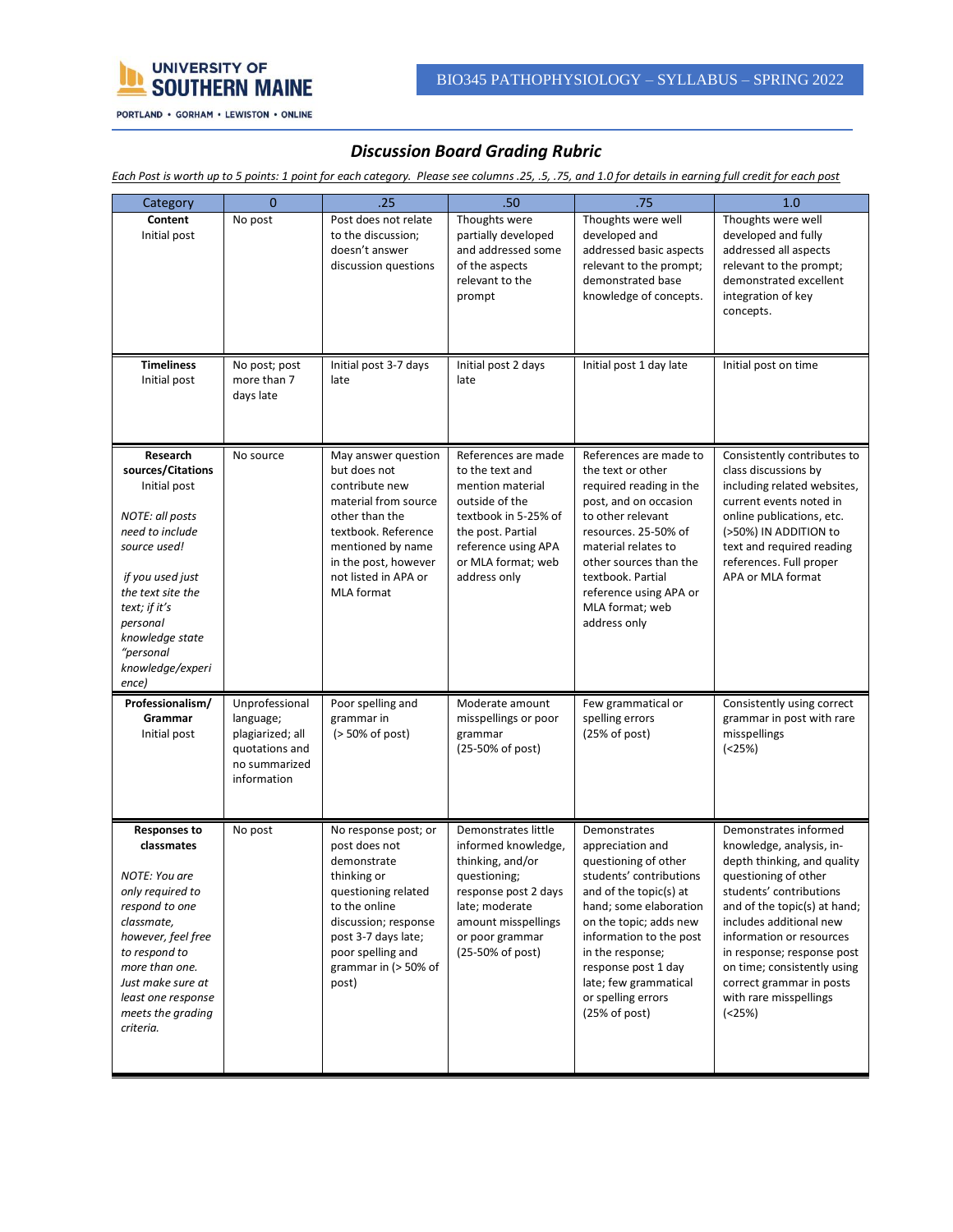

# Case Study Grading Rubric

| Category                               | $\Omega$      |                                                                                                                                                       | 4                                                                                                                                           |                                                                                                                                                                                                  |
|----------------------------------------|---------------|-------------------------------------------------------------------------------------------------------------------------------------------------------|---------------------------------------------------------------------------------------------------------------------------------------------|--------------------------------------------------------------------------------------------------------------------------------------------------------------------------------------------------|
| Content                                | No submission | A few of the concepts<br>were addressed. Met<br>partial elements of<br>assignment<br>instructions and<br>requirements.                                | Most of the concepts<br>were satisfactorily<br>addressed. Mostly<br>met assignment<br>instructions and<br>requirements.                     | All concepts were fully<br>addressed. Met or<br>exceeded assignment<br>instructions and<br>requirements.                                                                                         |
| <b>Analysis</b>                        | No submission | Superficial analysis of<br>the information. Does<br>not support ideas<br>with rationale or<br>outside references.                                     | Analysis of the<br>information was<br>adequately<br>developed. Ideas were<br>supported with<br>limited rationale and<br>outside references. | Analysis of the<br>information was well<br>developed. Ideas were<br>supported with a well<br>thought out rationale<br>using outside<br>references and<br>scholarly research to<br>support facts. |
| <b>Clarity and</b><br><b>Mechanics</b> | No submission | Submission presented<br>in an unorganized or<br>somewhat<br>unorganized manner.<br>Some clarity and/or<br>grammar, spelling or<br>punctuation errors. | Submission presented<br>in an organized<br>manner. Minor<br>clarity, and/or<br>grammar, spelling or<br>punctuation errors.                  | Submission presented<br>in a clear and concise<br>manner. Excellent<br>grammar, spelling, and<br>punctuation.                                                                                    |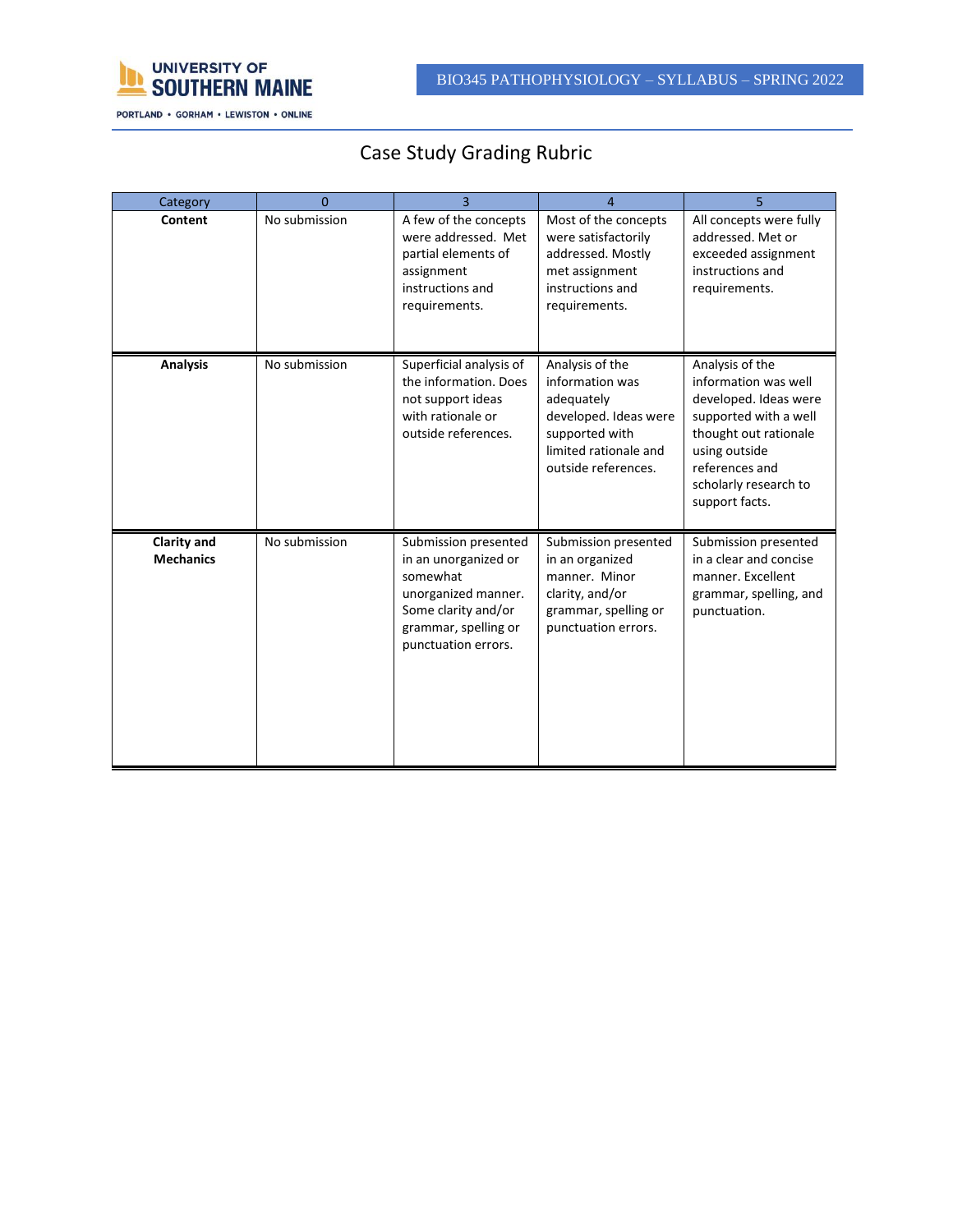

### Schedule (Subject to change)

*Important Dates: 1/31 last day to drop; 4/1 last day to withdraw; 5/6 semester ends*

*NOTE: I have listed all of the chapters we will cover, some chapters we are covering the full chapter, while others we are only covering part of the chapter. Details are in the weekly folder. There are a lot of chapters in the text we do not cover; however, they are great for anatomy/physiology review of the system before you learn the diseases/disorders related to the system.*

| Date                       | <b>Topics</b>                                                        | <b>Items DUE</b>                                        | <b>Due</b><br>Date | <b>Check</b><br>when done |
|----------------------------|----------------------------------------------------------------------|---------------------------------------------------------|--------------------|---------------------------|
| Week 1                     | <b>Welcome and Orientation</b>                                       | Discussion-Introduction/Week 1 Topic                    | Jan 23             |                           |
| $(1/18-1/23)$              | Ch 1: Concepts of Health and<br><b>Disease</b>                       | Assignment-Chapter Outline                              | Jan 23             |                           |
|                            |                                                                      | Discussion-Week 1-Response post                         | Jan 23             |                           |
| Week 2                     | Ch 5: Genetic and Congenital<br><b>Disorders</b>                     | Discussion Week 2-initial post                          | Jan 27             |                           |
| $(1/24-1/30)$              | Ch 6: Neoplasia                                                      | Assignment-Inservice                                    | Jan 30             |                           |
|                            |                                                                      | Discussion-Week 2-Response post                         | <b>Jan 30</b>      |                           |
| Week 3                     | Ch 8: Disorders of Fluid,<br>Electrolyte, and Acid-Base              | Discussion Week 3-Initial post                          | Feb 3              |                           |
| $(1/31 - 2/6)$             | <b>Balance</b>                                                       | Assignment-Table                                        | Feb 6              |                           |
|                            |                                                                      | Discussion Week 3-Response post                         | Feb 6              |                           |
| Week 4                     | Ch 9: Inflammation, Tissue<br>Repair, and Wound Healing              | Discussion Week 4-initial post                          | Feb 10             |                           |
| $(2/7 - 2/13)$<br>Response | Ch 12: Disorders of the Immune                                       | Discussion Week 4-Response post                         | Feb 13             |                           |
|                            |                                                                      | Exam 1 (Ch 1, 5, 6, 8)                                  | Feb 13             |                           |
| Week <sub>5</sub>          | Ch 15: Disorders of Motor<br>Function                                | Discussion Week 5-initial post                          | Feb 17             |                           |
| $(2/14 - 2/20)$            | <b>Ch 16: Disorders of Brain</b><br>Function                         | Assignment-Case Study-Parkinson's<br><b>Disease</b>     | Feb 20             |                           |
|                            |                                                                      | Discussion Week 5-Response post                         | Feb 20             |                           |
| Week 6                     | Ch 23: Disorders of Red Blood<br>Cells                               | Assignment-Patient Information Sheet                    | Feb 24             |                           |
| $(2/21 - 2/27)$            | <b>Ch 24: Disorders of White Blood</b><br>Cells and Lymphoid Tissues | Exam 2 (Ch 9, 12, 15, 16)                               | Feb 27             |                           |
| Week 7                     | Ch 26: Disorders of Blood Flow<br>and Blood Pressure Regulation      | Discussion Week 7-Initial post                          | Mar <sub>3</sub>   |                           |
| $(2/28-3/6)$               |                                                                      | Assignment-Case Study-Disorders of<br><b>Blood Flow</b> | Mar <sub>6</sub>   |                           |
|                            |                                                                      | Discussion Week 7-Response post                         | Mar 6              |                           |
| Week 8                     | Ch 27: Disorders of Cardiac<br><b>Function</b>                       | Discussion Week 8-Initial post                          | Mar 10             |                           |
| $(3/7 - 3/13)$             |                                                                      | Assignment-Case Study-Myocardial<br>Infarction          | Mar 13             |                           |
|                            |                                                                      | Discussion Week 8-Response post                         | <b>Mar 13</b>      |                           |

Schedule continued